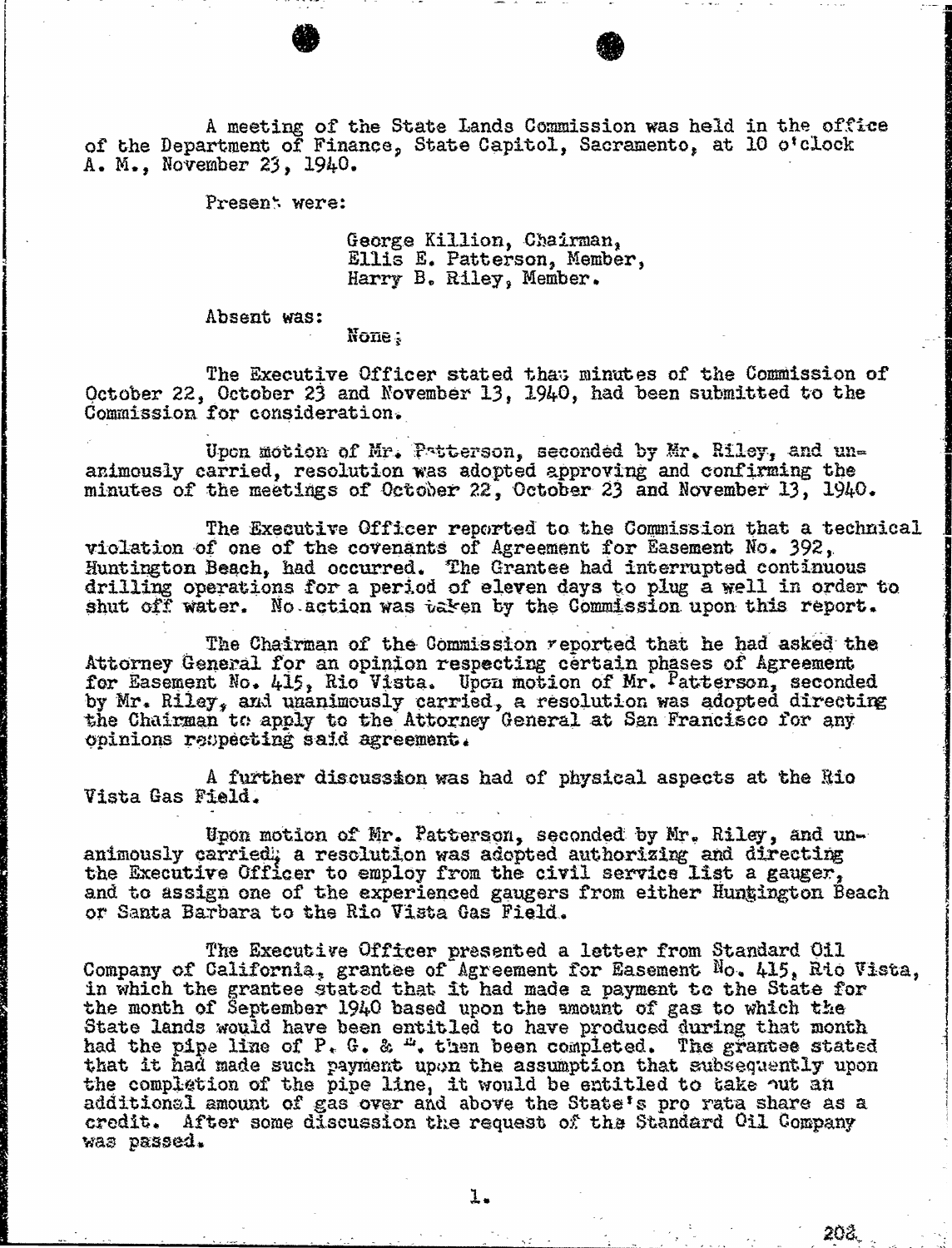The location of the headquarters was again brought to the attention of the Commission called Mr. Fred W. Links who had earlier recommended that headquarters be transforred from Los Angeles to Sacramento. Considerable discuss during which the Executive Ufficer read portions of the calendaries to the desirability of change of location.

Upon motion of Mr. Riley, seconded by Mr. Patterson, resolution was unanimously adopted, directing transfer of headquarters of the State Lands Commission from Los Angeles to Sacramento at a date as early as practicable, and that field offices be established at Los Angeles, Huntington Beach and Santa Barbara.

Consideration was again had of the application of P. G. & E. Company for an easement at Oleum, California. The Executive Officer stated to the Commission that a communication had been received from E. P. McAuliffe, Senior Land Appraiser for the Railroad Commission in advised that consideration of \$1,000.00 to the State of Cal a 25 year easement would be adequate.

Upon motion of Mr. Riley, seconded by Mr. Patterson, and un- animously carried, a resolution was adopted authorizing an Easement to the P.  $G$ . & E. Company, a corporation, for the term of 25 years at a cost of \$1,000.00 in accordance with form now in use but with a special provision that grantee be prohibited from discharging water or material which would have a detrimental effect upon fish.

The Executive Officer was directed to request the Director of Finance to issue said easement under the provisions of Section 675 of the Political Code.

The Executive Officer reported that the lesses of State Mineral Lease No. 268, Sierra Tale Company, had not produced any mineral from the premises since the lease was granted in 1934.

Upon motion of Mr. Riley, seconded by Mr. Patterson, animously carried, resolution was adopted that the lessee of th be given notice of intention of the State Lands Commission to lease and that its officers be given an opportunity to appear before the Commission should they desire to present any argument.

The Executive Officer advised the Commission that the rules and regulations of the Commission relating to the deposit of the sum of \$50.00 for each eighty acro parcel be amended to read as follows:

The requestor shall deposit with his request the sum of \$50.00 to cover the cost of advertising for bids, however, the Commission may include areas in excess of eighty acres should the Commission determine that such excess acreages contain commercially valuable mineral deposits.

The Executive Officer reported to the Commission that<br>Atherton, F. J. Hortig, and J. S. Watson, attended meetings of th Institute of Mining Engineers and the Californai Nat Association, during the month of October, and inasmuch as he the program of these organizations of official interest to  $t$ he did not mark them absent from duty.

2.

200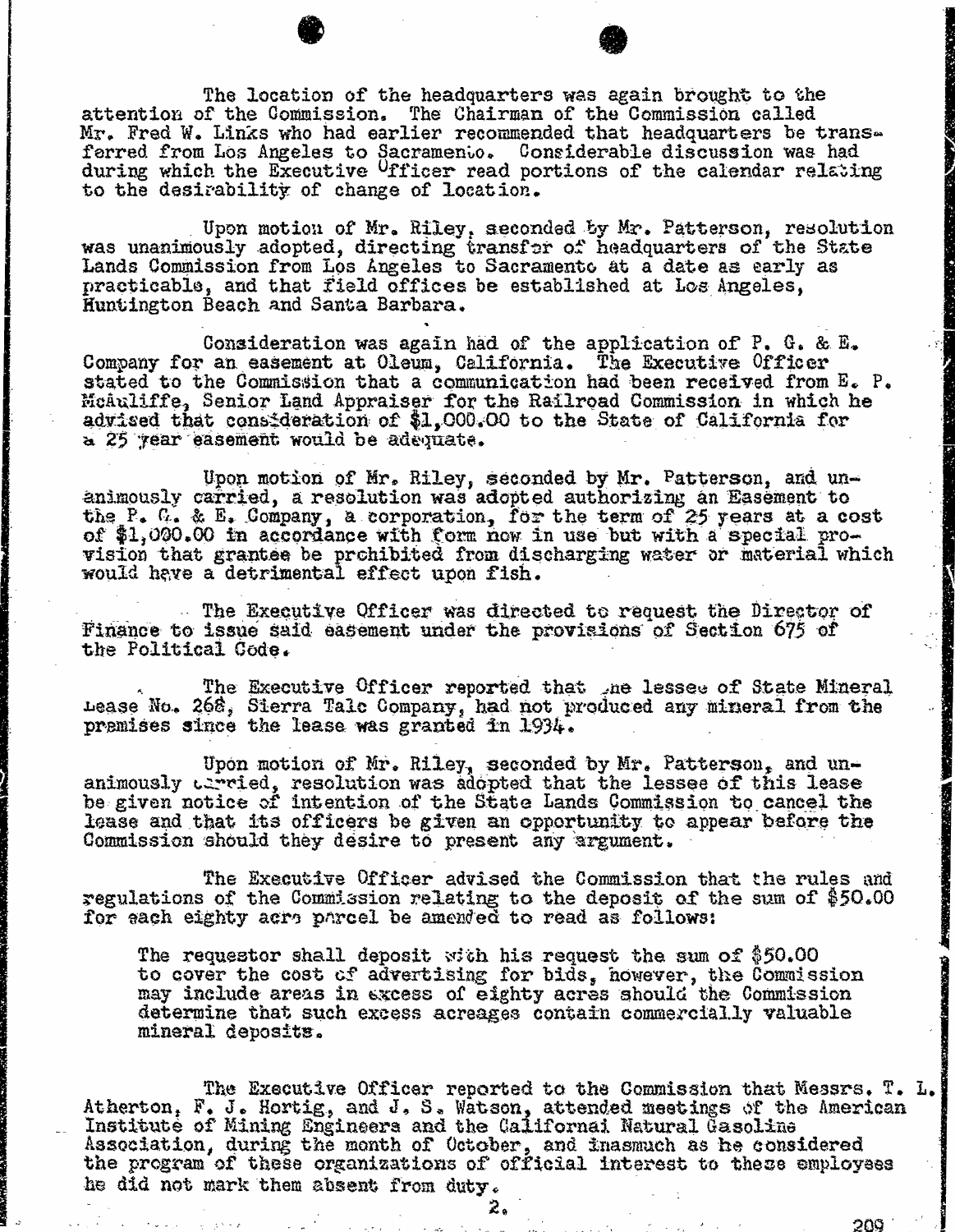On motion of Mr. Riley, seconded by Mr. Patterson, and un- animously carried, a resolution was adopted approving such action taken by the Executive Officer.

The Commission was advised by the Executive Officer that lessee of State Oil and Gas Lease No. 17 at Summerland, California, was given notice on November 16 of intention to cancel said lease on November 18 unless the lessee on or before that date furnished the State with a surety bond and complied with requirement contained in the lease that new wells be drilled.

Upon motion of Mr. Riley, seconded by Mr. Patterson, animously carried, a resolution was adopted confirming and ratific such action taken by the Executive Officer and directing the Executive Officer and directing the Officer to advise the lessee of said lease that the said hease was terminated November 18, 1940-

The attention of the Commission was next called to a<br>Dr. E. K. Soper, Consultant to the Commission, of the interest State of California in the Goleta Gas Field. After motion of Mr. Riley, seconded by Mr. Patterson, and unanimously carried, a resolution was adopted authorizing and directing the Executive Officer to give notice of intention of the State It Is Commission to receive bids for leases to extract gas from lands of the State of California in the Goleta Gas Field. In connection with this matter, Mr. Patterson suggested that a bill be drafted for presentation to the legislature to authorize the State Lands Commission to permit the State of California to conduct the drilling of oil or gas wells in certain instances.

The Executive Officer called the attention of the Commission to a resolution adopted at a prior meeting directing the Executive reinstate Agreement for Easement No. 323, Huntington Beach. The Executive Executive Contracts. Officer reported that the grantee of this easement could have cleaned out  $\mathbb{R}^n$ the well at any time but when the easement was cancelled this grantee sought a right to redrill the well and that it was doubtful whether the Commission could reinstate the easement for the purpose of permitting the former. The Executive Officer further reported that conversations were being had with the grantee of this easement and that another report would be had at a later meeting.

The Executive Officer reported that the Huntington Beach Company at Huntington Beach had expressed an unwillingness to construct a building for lease to the State Lands Commission upon its property at Huntington  $Beach<sub>r</sub>$  and that it appeared that it would be to the financial  $i$ the State of California for the State to construct property to be purchased by it since there would be a substantial saving in taxes which would more than offset additional cost to the State in construction of the building .

Upon motion of Mr. Riley, seconded by Mr. Patterson,<br>animously carried, a resolution was adopted authorizing and diraction the Executive Officer to request the Division of Arch Department of Public Works to prepare plans for building to be constructed at Huntington Beach for use of the State Lands Commission.

210

3.